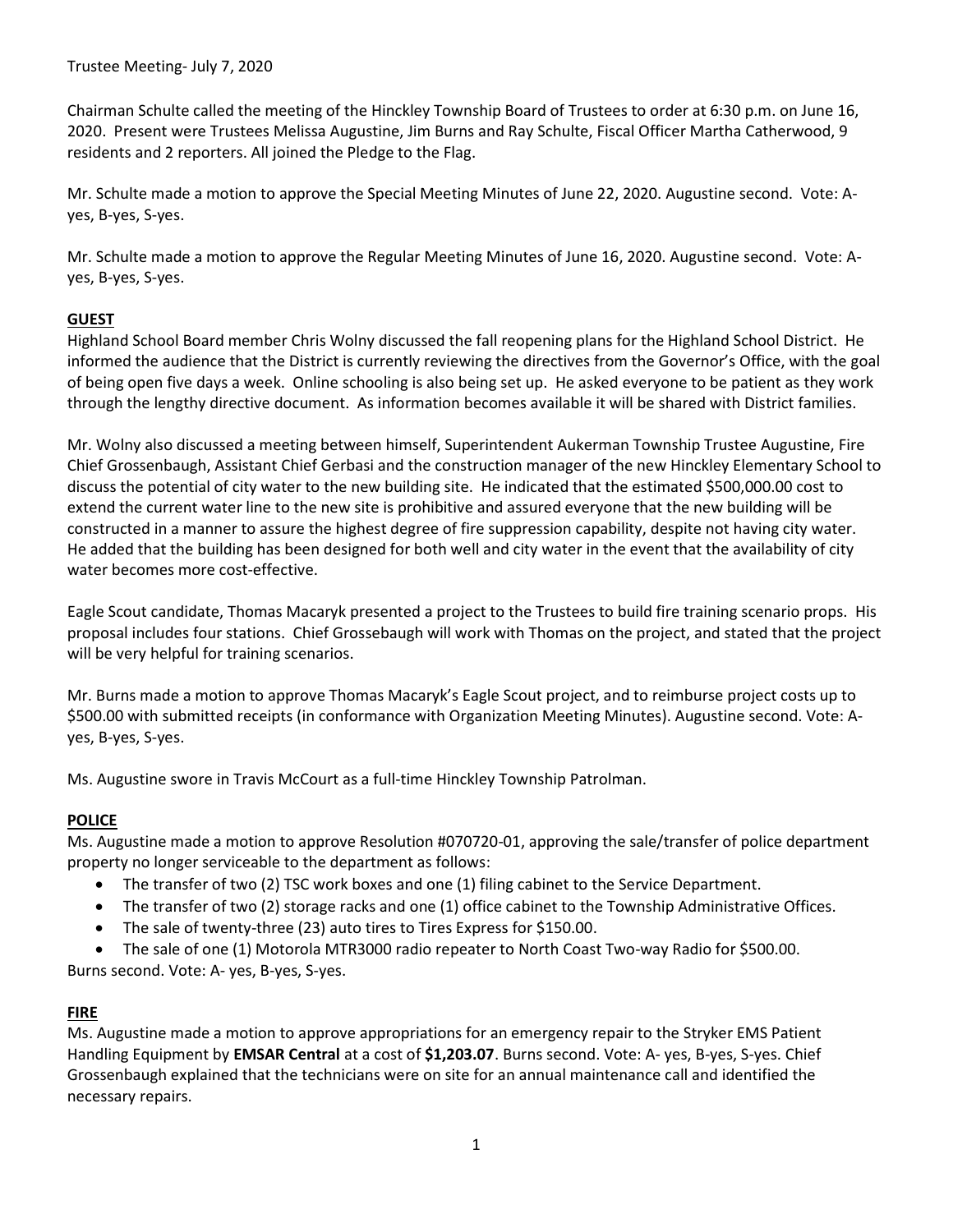Ms. Augustine made a motion to approve appropriations to purchase an Akron Brass Mating Flange for 3426 Apollo Monitor through Fire Safety Services at a cost of \$120.00. Burns second. Vote: A- yes, B-yes, S-yes.

Ms. Augustine made a motion to approve appropriations to purchase and install decals on the new fire engine through Gorilla Graphics at a cost of \$739.50. Burns second. Vote: A- yes, B-yes, S-yes.

Ms. Augustine made a motion to approve appropriations to purchase an Unication G4 Pager, battery, charging/programming cord and UnicationG4/G5 amplified charger through Advanced Paging Systems at a cost of \$723.66. Burns second. Vote: A- yes, B-yes, S-yes. Chief Grossenbaugh explained that this is a digital system and will greatly improve departmental communications.

Ms. Augustine made a motion to approve to purchase and install shelving and units to hold tools on the new fire engine through Sensible Products at a cost of \$6,885.00. Burns second. Vote: A- yes, B-yes, S-yes.

Chief Grossenbaugh informed the audience that the fire department has been granted an EMS Grant through the Ohio Department of Public Safety in the amount of \$2,994.90. He thanked Assistant Chief Gerbasi for his efforts in obtaining this grant.

Chief Grossenbaugh announced that the Hinckley Firemen's Association are exploring the option of a food truck fundraiser on August 16. School supply donations will also be accepted and distributed to local school districts.

### **SERVICE**

Service Superintendent Behary explained that he would like to purchase bulk maintenance supplies, these supplies can be used for simple maintenance on Township vehicles and equipment,

Mr. Burns made a motion to approve appropriations within multiple fund lines (based on usage as indicated on invoice) for oil and grease through Certified Labs at a cost of \$515.50. Augustine second. Vote: A- yes, B-yes, S-yes.

Mr. Burns asked the Trustees if the agreed to the Service Department undertake a general clean-up of Brongers Park. This clean-up would include the removal of a large, dead tree within the Park. The Trustees agreed that this work could be performed by the Service Department. Mr. Burns added that Pack 3520 will hold a Flag retirement.

#### **ZONING**

Mr. Schulte made a motion to approve an annual contract with **IWorQ** Community Development Software Management and Support in the amount of \$1,500.00. Burns second. Vote: A- yes, B-yes, S-yes. This software supports the Zoning Department.

#### **TRUSTEES**

Ms. Augustine made a motion to go into Executive Session to discuss a disciplinary action of Hinckley Fire Department personnel and the job description and pay of the fire chief. Burns second. A-yes, B-yes, S-yes.

Ms. Augustine asked the Trustees if they had completed a review of her draft to the Hinckley Township General Driving Rules and Regulations. Mr. Burns replied he continued to have difficulty with the use of a personal vehicle as it applies to the Driving Policy draft. The item was tabled.

Ms. Augustine informed the Trustees that Medina County Soil and Water (MCSWD) had provided content to the Township newsletter, this submission added to the agencies EPA compliance.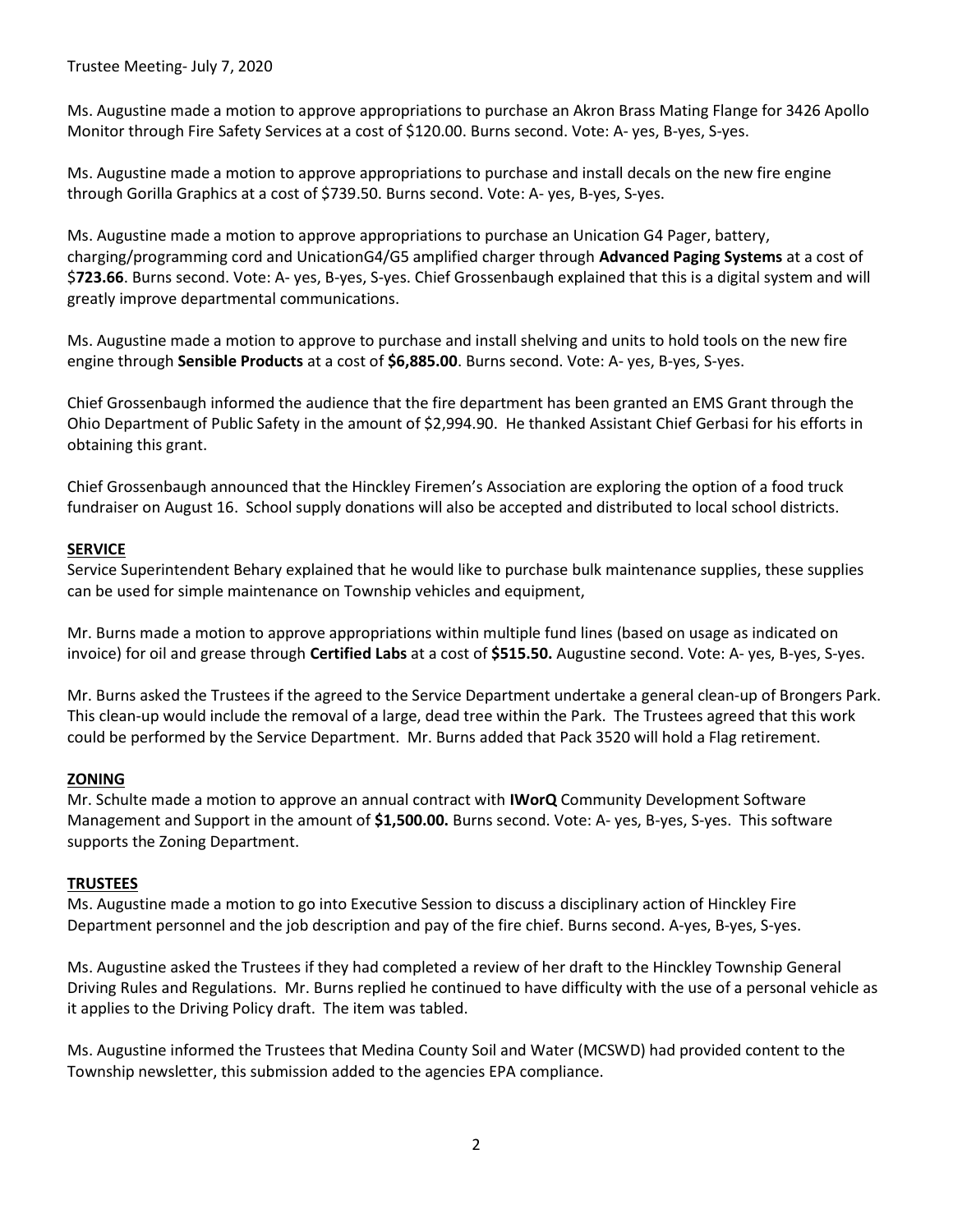Ms. Augustine made a motion to approve Resolution #070720-02, authorizing payment to OTARMA in the amount of 60,619.00 for the 2020-2021 liability/property insurance coverage. Burns second. A-yes, B-yes, S-yes.

Ms. Augustine stated that the Hinckley Fire Department has updated open burning, outdoor fire and outdoor fireplace guidelines in compliance with the Ohio Fire Code, as well as the EPA.

The Trustees held a brief discussion regarding to several requests from the community gardener's. It was agreed that each gardener is responsible for maintaining their own plot. This includes turning the plot over if necessary. The Township Service Department will be responsible for maintaining the general area of the community garden only. Ms. Augustine offered to contact the concerned parties.

Ms. Augustine read aloud the following statement and requested it be included in its entirety into the Public Record.

I have been contacted by community members who shared concern about the information presented in Mr. Burn's July Trustee Corner, many of which had been in attendance of some of the meetings where I spoke about the possibilities of virtual meetings. I would like to clarify some inconsistencies:

- 1. There was no motion, and therefore no vote, only discussion.
- 2. Township legal counsel, namely the Medina County Prosecutor's office, encouraged virtual meetings, and held a virtual "Go To Meeting" on April 12, to discuss the obligation to allow "Open Meetings" during the pandemic as well as the pro's, con's and technical details of said meetings. Mr. Burns was in attendance, virtually.
- 3. Electronic equipment is already at the disposal of the township as all that would be required, would be a phone and/or a laptop. The purchase of audio equipment was not discussed. The importance of audio was specifically discussed during the prosecutor's virtual meeting on April 12, as the largest component to a successful virtual meeting, as did House Bill 197. It was made clear that the best audio happens in small rooms, which meant that we would just have to change our meeting location. Mr. Burns was well aware that the audio in the old fire bays on May 5, during his "teleconference trial" would not be successful.
- 4. During the discussion at the April 21 meeting, which Mr. Burns was not in attendance for, I spoke specifically about using Facebook Live for virtual meetings, much like Medina County Commissioner's, Grafton Township, Ohio Representatives and Brecksville, as it is the most widely used medium, it is free, Hinckley Township Facebook had a following of about 400 people, and it only requires a computer.
- 5. Forrest Thompson of the Prosecutor's office stated that the record retention of Facebook Live would follow that of Facebook and the record retention of a conference call would follow that of a phone call of which I notified the board by email on April 14. Mr. Thompson assured me that the "record" was the meeting minutes, as is used now.
- 6. There was never discussion about hiring a person to facilitate a meeting.
- 7. Tax dollars were never intended or discussed to be utilized for a virtual meeting.

I encourage the public to review the meeting minutes from the April 7, April 21 and May 5 meetings.

Mr. Burns rebutted Ms. Augustine's statement and replied that there are costs associated with providing the technical requirements for a virtual meeting, he feels that funding should be used for necessary road repairs.